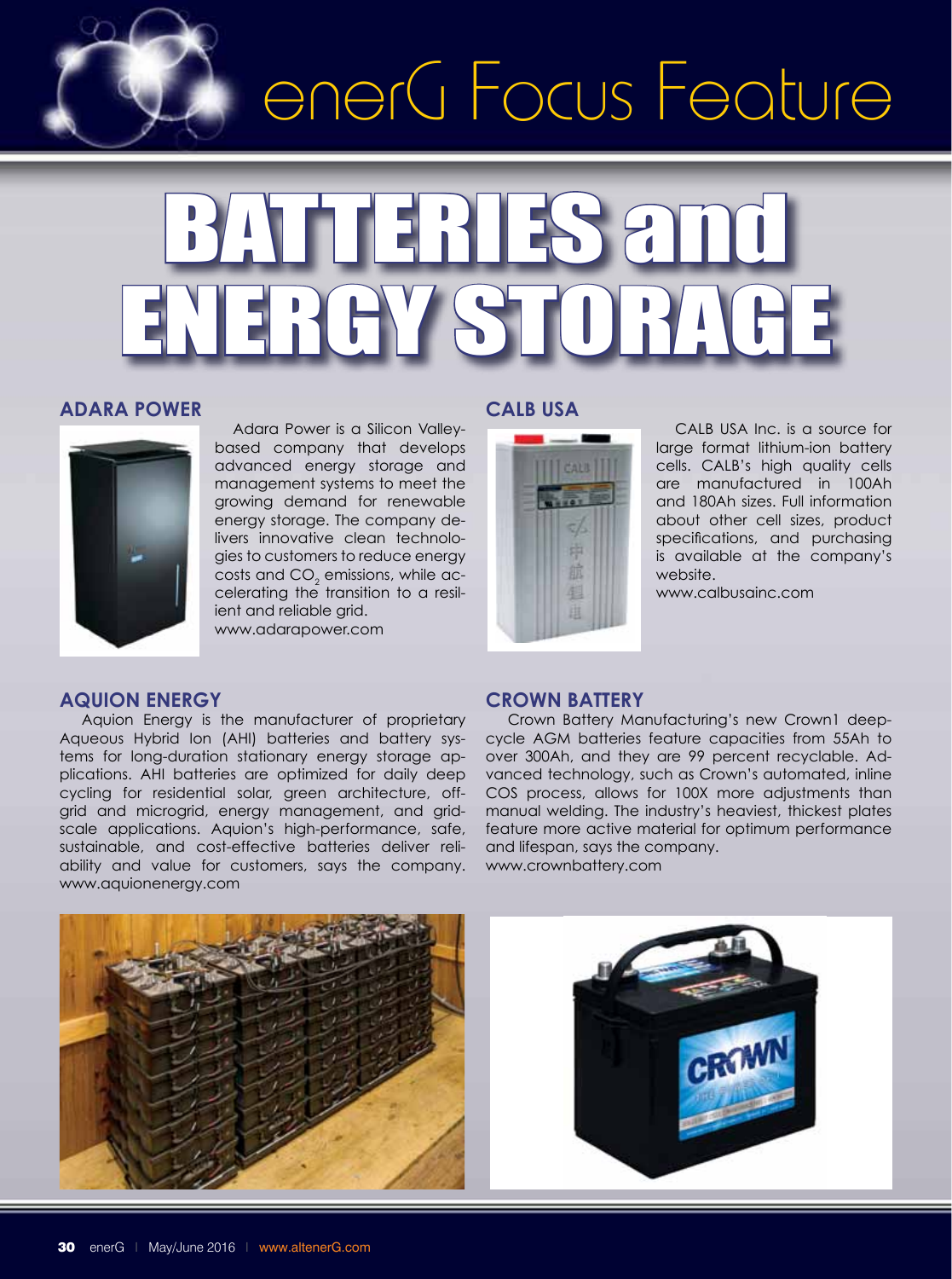

#### **ElectrIQ Power**



**EnSync Energy Systems**

 ElectrIQ Power is set to release an all-in-one 10kWh home energy management system in Q4/2016. Designed to act as the conduit between household mains, grid and PV systems, it allows for automated electricity storage and battery consumption based on user-specific electricity pricing. Additionally, it learns consumption habits and minimizes electrical costs. www.electriqpower.com

#### fully functional designs, prototypes, production hardware, and commercialized power electronics technology for use around the world. www.epcpower.com **GS Battery**

in San Diego, EPC Power engineers and manufactures

The ECO R SLR1000-2 from GS Battery (U.S.A.) Inc. is an advanced nanocarbon, lead-acid battery that provides what the company says is an unprecedented 5,000 cycles at 70 percent DOD. These maintenance-free, sealed, VRLA batteries of-



fer the value, safety, reliability, and recyclability of lead with the cycle performance of lithium. www.gsbattery.com

*to page 32*

#### EnSync's Matrix Energy Management platform is patented and said to be a breakthrough technology enabling the new vision of electricity prosumer—owners of facilities that both produce and consume energy and provide valuable grid services. Matrix simply integrates and synchronizes all power sources, routing electricity in the most efficient and cost-effective manner,

#### **EPC Power**

in or out of a facility. www.ensync.com

EPC Power is a power electronics original equipment manufacturer (OEM) of grid stationary, industrial drives, and heavy automotive equipment. EPC is a veteran-



owned company whose founding members have spent years at the forefront of power electronics development. Its field of excellence is the development of globally competitive high power density electrical conversion systems with a power range of several kilowatts to 200 megawatts. Based

Don't be left in the dark. electril

Experience energy independence with the new all-in-one energy storage system.

Intellegent power when you need it. electriQ electriqpower.com twitter.com/electriqpower facebook.com/electriqpower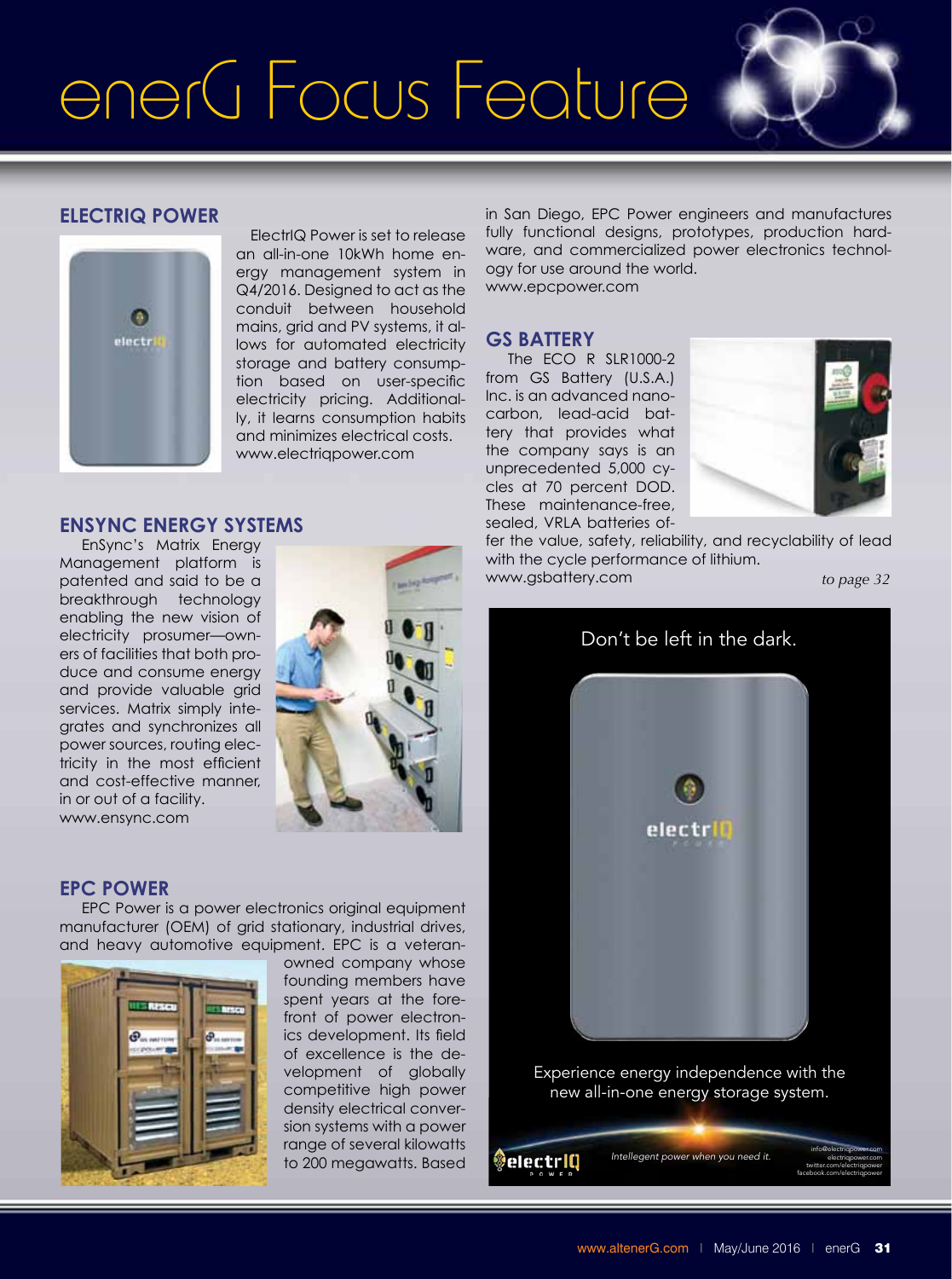

*from page 31*

#### **Multi-Contact**

Multi-Contact's 165 A/300 V rated Battery Cable Connector (BCC) is a safe battery connection featuring a rapid locking system in an extremely compact design. It is touch protected (IP2x, IP00) and features low-contact resistance over the long term. www.multi-contact-usa.com

#### **OutBack Power**

The EnergyCell 200NC battery from OutBack Power represents the new line of VRLA AGM maintenance-free batteries with nano-carbon technology for greatly improved cycle life even with partial state-of-charge. It is said to be ideal for both cycling and back-up applications.

www.outbackpower.com





### LOW COST METERING



### Revenue-Grade WattNode® Meters for Energy Monitoring

#### *Check our Prices & Compare our Specifications*

*Certified ANSI C12.1, PBI, UL, CE Modbus®, BACnet®, LonWorks®, Pulse Output*

**Continental Control Systems, LLC** 1-888-WattNode (928-8663) • ccontrolsys.com

#### **Princeton Power Systems**



 The GTIB-125 from Princeton Power is a three-phase, 125 kW four-quadrant converter that has been utilized in microgrid applications since 2009, when it was the world's first commercial-scale microgrid converter certified to UL-1741 safety standards, says the company. It is designed for advanced batteries, solar, on-grid, and off-grid applications. www.princetonpower.com

#### **Rolls Battery Engineering**

Rolls Battery Engineering manufactures one of North America's leading premium battery lines, offering a full range of deep cycle batteries for railroad, marine, motive power, and renewable energy applications. With distribution and authorized dealers around the world, Rolls batteries are considered among the most durable and dependable in the industry, says the company. http://rollsbattery.com